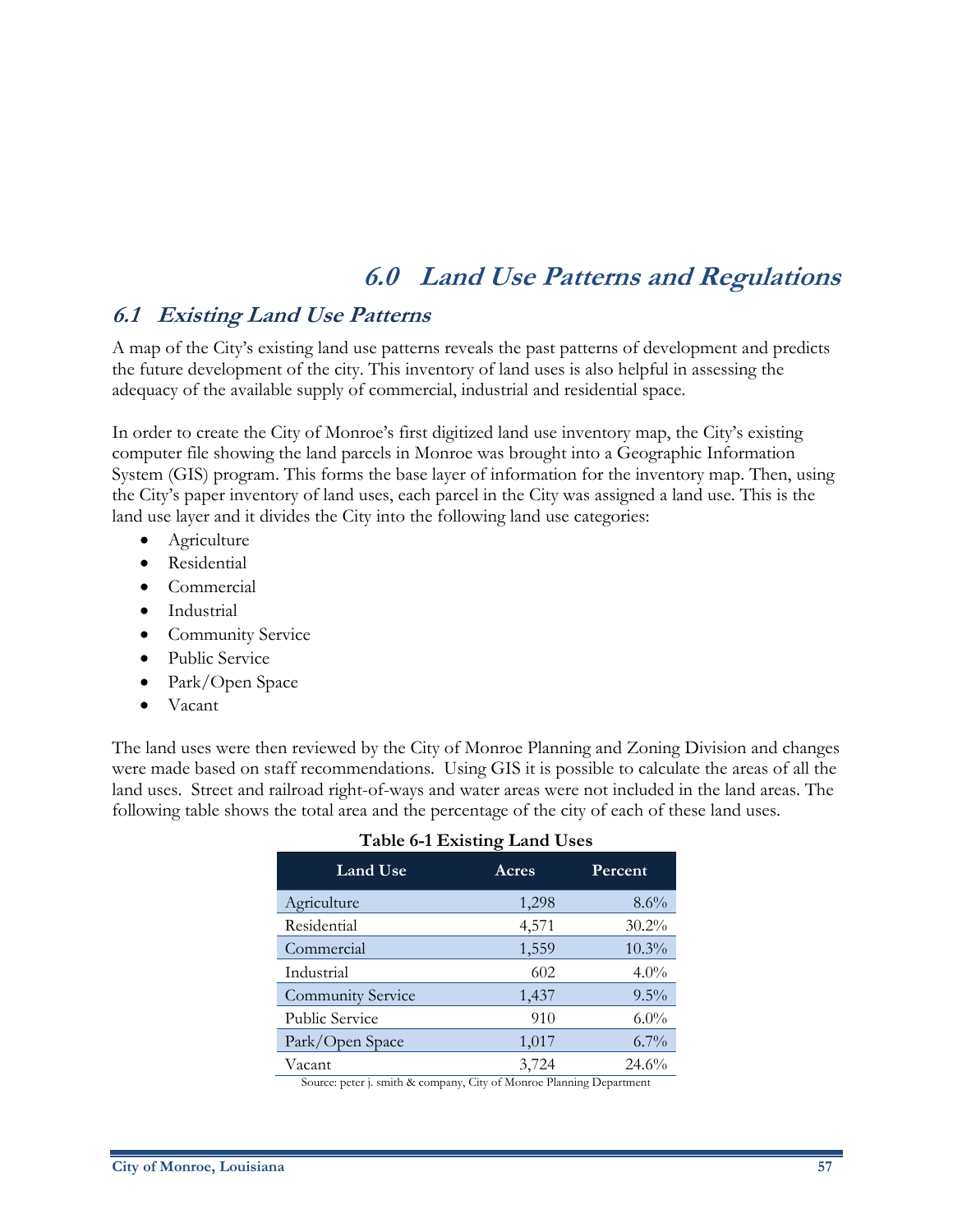## **6.1.1 Agriculture**

Agricultural lands are areas used for growing crops or raising livestock. In the City of Monroe, 1,298 acres of land are used for agriculture. There is a horse pasture around Martin Luther King Jr. Drive and I-20, but most of this area is due to cultivated lands north and south of the airport on the east side of the City.

## **6.1.2 Residential**

Only land that is used exclusively for residential purposes is classified as a residential land use. Residential uses in the same structure as a commercial use would not be classified as residential. The 4,571 acres of residential property make up nearly 30% of the City's area. The most fully developed residential areas area located on the north side of the City. The residential area between Texas Avenue and Winnsboro Road on the south side of the City is also almost fully developed. The residential neighborhoods between the downtown and airport complex and south of Winnsboro Road contain many vacant parcels that can accommodate infill development.

## **6.1.3 Commercial**

Commercial property occupies 10% of the City. The largest commercial areas are located along Louisville Avenue, the downtown area, the Millhaven/I-20 corridor, and Martin Luther King Jr. Avenue. Forsythe Avenue, 18<sup>th</sup> and 19<sup>th</sup> Streets, DeSiard Avenue, 2<sup>nd</sup> Street and Winnsboro Road are also commercial corridors. There are many isolated commercial properties scattered throughout the City.

## **6.1.4 Industrial**

Industrial properties are those engaged in manufacturing or warehousing facilities. Land used for industry comprises 4% of the City. The airport industrial park area contains most of the industrial uses. This area has a considerable amount of undeveloped land. Other industrial areas can be found at various locations with access to the railroad tracks. There are some industrial parcels located Downtown and on the western side of the I-20/Martin Luther King Jr. Interchange.

## **6.1.5 Community Service**

Community service land uses include schools, churches, cemeteries, government facilities, institutions and medical facilities. There are 1,437 acres of land, 9.5% of the City, dedicated to community services in the City of Monroe. The University of Louisiana at Monroe is the largest of these areas. The government/civic center/medical complex on the south side of Downtown is another large area devoted to community services. There are also medical complexes located on Jackson Street in the south and Sterlington Road in the north. The community centers, including their outdoor recreational areas are designated as community service uses, as are school facilities outdoor recreation areas. These facilities, which are distributed throughout the City, contribute significantly to the amount of community service area. There are several churches on large parcels and many small churches which are located primarily in residential neighborhoods. These are also categorized as community services.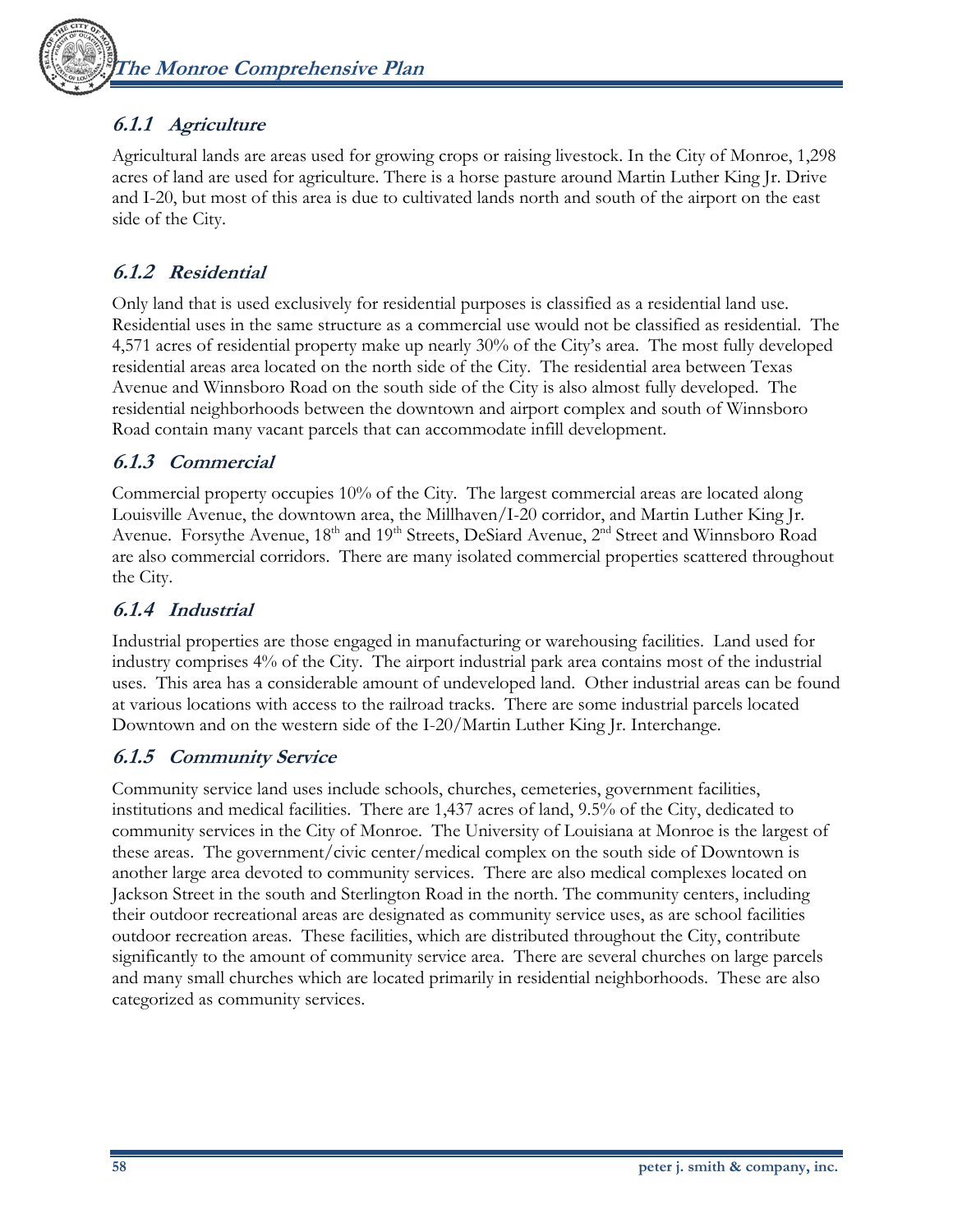## **6.1.6 Public Service**

Public services include transportation facilities and public utilities. Public Services account for 6% of the City. The airport makes up the largest portion of the 910 acres of land used for public services. The sewer treatment plant on Richwood Rd # 2 is a large public service possible. Monroe has two railroad yards located just east of downtown and north of Thomas Avenue near Jackson Street, which are also categorized as public service.

## **6.1.7 Parks/Open Space**

Parks and open spaces are those areas dedicated to recreation or open space preservation. These uses make up 6.7% of the City. Chennault Park and Golf Course located east of the airport is the largest of these areas. There are also golf courses located on Deborah Drive, and in Forsythe Park and a vacant former golf course at Kansas Lane and Millhaven Road. Charles Johnson Park and the adjacent zoo make up another large recreational area. Other parks are scattered throughout the City.

### **6.1.8 Vacant**

Vacant land is land that is defined as unused but has development potential. Almost one-fourth of the City is vacant. The largest area of vacant land is located east of Chennault Park. The airport industrial park area and an area around Armand Street and Bienville Drive contain a significant amount of vacant land with the greatest development potential. There are other large areas of vacant land with less development potential because they lie in flood plains or are isolated by railroad tracks. Many areas throughout the City contain large amounts of individual vacant lots that could provide infill development in established areas.

## **6.2 Existing Zoning**

A zoning ordinance establishes permitted uses, minimum lot sizes, minimum front, side and rear setbacks for principal and accessory buildings, maximum building heights and maximum building and lot coverage. A zoning ordinance can also dictate construction material and architectural design. A zoning ordinance is a critical tool for controlling the type, density, and appearance of development within a municipality. The City of Monroe's Zoning Code was originally adopted in 1961. The zoning code has been amended several times to date since its adoption.

| 1 apre 0-2 LAISUNG LOIMIE    |                                        |          |          |  |
|------------------------------|----------------------------------------|----------|----------|--|
| <b>Zoning District</b>       | <b>District Name</b>                   |          | Percent  |  |
| <b>Residential Districts</b> |                                        |          |          |  |
| $R-1$                        | One-Family Residence District          | 4,386    | $29.1\%$ |  |
| $R-1A$                       | One-Family Attached Residence District | 57       | $0.4\%$  |  |
| $R-TH$                       | Townhouse District                     | 162      | $1.1\%$  |  |
| R-M.D.                       | <b>Residence Medium Density</b>        | 2        | $0.0\%$  |  |
| $R-2$                        | Multifamily Residence District         | 1,079    | $7.2\%$  |  |
| $R-3$                        | Multifamily Residence District         | $\Omega$ | $0.0\%$  |  |
| $R-M.H.P.$                   | Residence Mobile Home Parks            | 9        | $0.1\%$  |  |
|                              | <b>Commercial Districts</b>            |          |          |  |
| $B-1$                        | <b>Transition Business District</b>    | 542      | $3.6\%$  |  |
| $B-2$                        | Neighborhood Business District         | 194      | $1.3\%$  |  |
| $B-3$                        | <b>General Business District</b>       | 1,681    | $11.1\%$ |  |

#### **Table 6-2 Existing Zoning**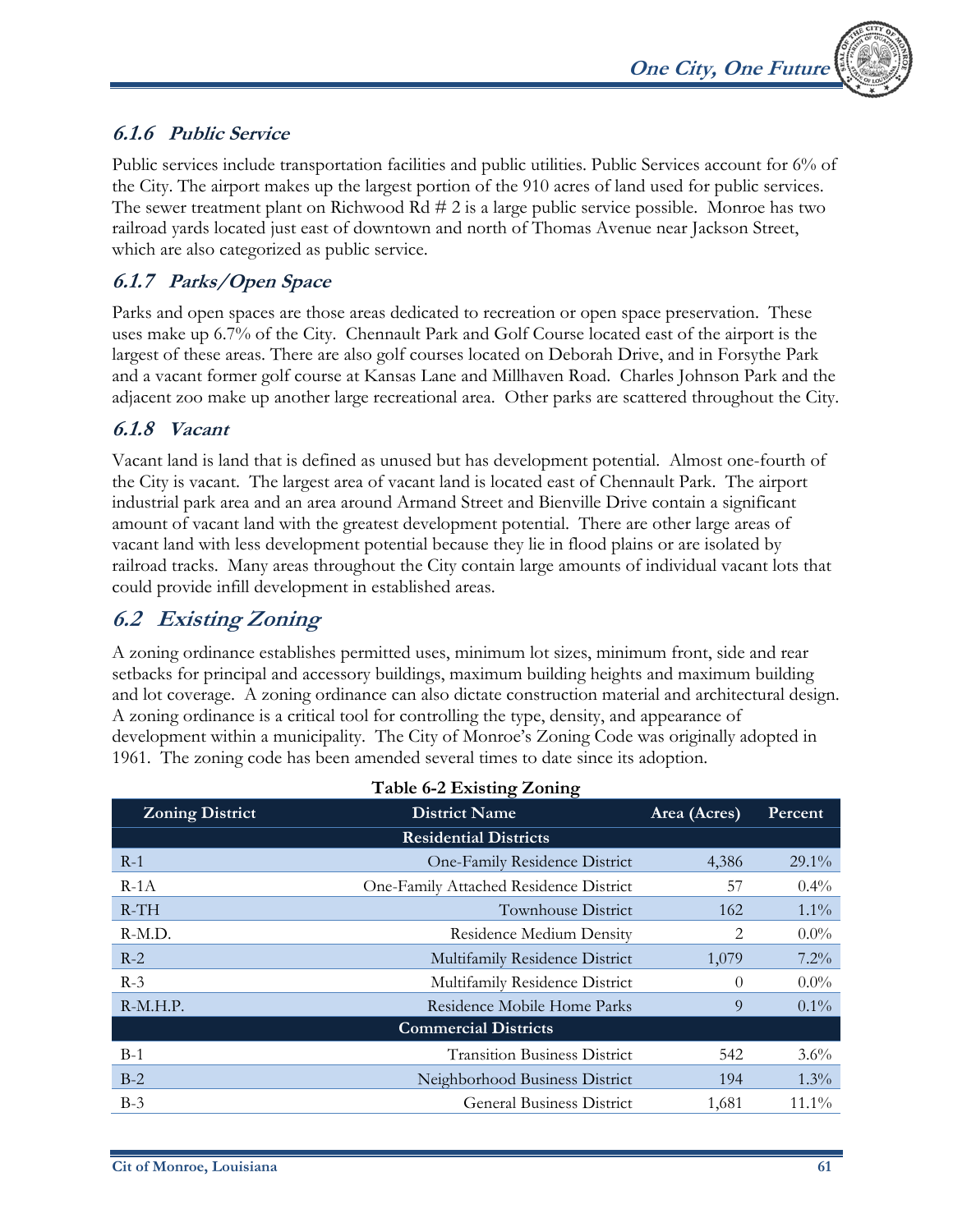| <b>Zoning District</b>      | <b>District Name</b>                                                              | Area (Acres) | Percent  |  |
|-----------------------------|-----------------------------------------------------------------------------------|--------------|----------|--|
| $B-3R$                      | General Business-Residential District                                             | 174          | $1.2\%$  |  |
| $B-4$                       | Heavy Commercial District                                                         | 133          | $0.9\%$  |  |
| $B-5$                       | <b>Business Park District</b>                                                     | 406          | $2.7\%$  |  |
| $CBD-1$                     | <b>Central Business District</b>                                                  | 77           | $0.5\%$  |  |
| $CBD-2$                     | Metro Business District                                                           | 46           | $0.3\%$  |  |
| <b>Industrial Districts</b> |                                                                                   |              |          |  |
| $I-1$                       | <b>Light Industrial District</b>                                                  | 1,306        | $8.7\%$  |  |
| $I-2$                       | Heavy Industrial District                                                         | <b>200</b>   | $1.3\%$  |  |
| <b>Other Districts</b>      |                                                                                   |              |          |  |
| $O-L$                       | Open Land District                                                                | 4,148        | $27.5\%$ |  |
| $C-1$                       | Campus District<br>Course setect and the Course of the CM and Director Department | 484          | $3.2\%$  |  |

Source: peter j. smith & company, City of Monroe Planning Department

## **6.2.1 Residential Districts**

### R-1 One-Family Residence

The purpose of the R-1 District is to preserve areas where single-family development has occurred or is likely to occur. Commercial uses are not permitted in this district. Schools, churches and other community facilities are permitted upon review of either the Planning Commission or Board of Adjustment. The District makes up 29.1% of the City. The Largest area zoned R-1 is located on the north side of the City, from the University west to the Ouachita River. Much of the south side is also zoned R-1. Other R-1 areas are found between Martin Luther King Jr. Drive and the airport industrial park and east of the University around Cypress Point Drive.

#### R-1A One-Family Attached Residence

The R-1A District allows for slightly smaller lot sizes and attached single-family dwellings to achieve higher densities while a single family neighborhood character. There is 0.4% of the City zoned R-1A. Of the area zoned R-1A, only Point Drive has been developed. An area on Bienville Drive and two on DeSiard Street are zoned R-1A.

#### R-TH Townhouse

The R-TH District is designed for a mix of single family, two family and apartment buildings without drastically increasing the density of a traditional residential neighborhood. These areas are usually located within or adjacent to an R-1 District. Commercial uses are not permitted. A little more than 1% of the City is zoned for R-TH. An area on White Street is the largest area zoned for R-TH and is still undeveloped.

#### R-MD Residence Medium Density

The Purpose of the R-MD District is the same as the R-TH District with slightly higher density. One area on Martinez Drive off of Airport Avenue has been developed accounting for the 2 acres which are zoned R-MD.

#### R-2 Multiple-Family Residence

The R-2 District is intended for areas where there is a trend to develop higher densities through the conversion of large homes or use of vacant land for apartments. The District also permits, with the approval of the Planning Commission or Board of Adjustment, a few commercial uses to serve the higher density of people within the district. Just over  $7\%$  of the City is zoned R-2.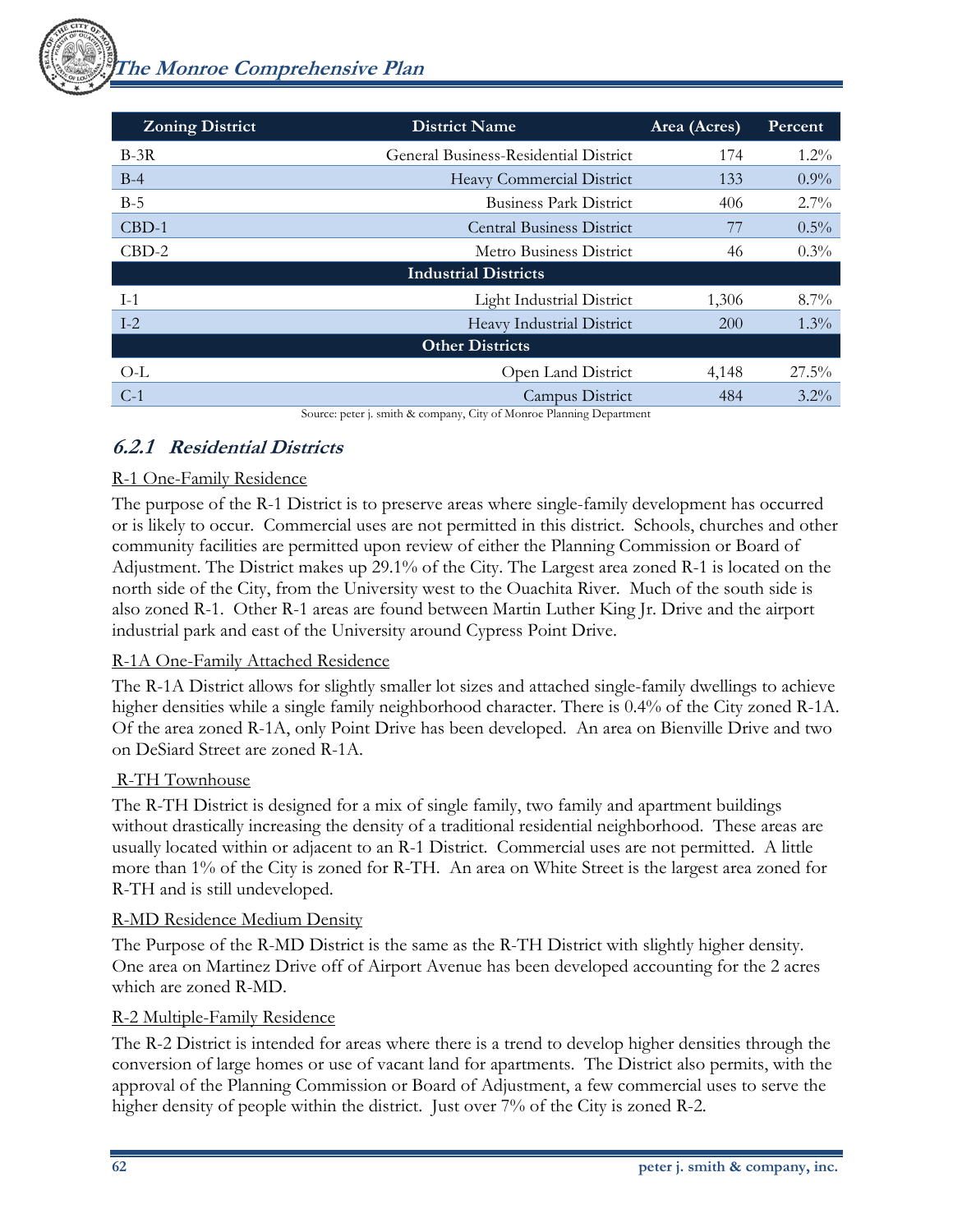There are 52 separate areas of the City, several only one or two parcels in size, which are zoned R-2. The largest of these areas is located around Jackson Street between Hippolyte and Lidell avenues. Many of the other areas zoned R-2 are located around the downtown area. Most of these areas have been developed with some isolated vacant lots.

**One City, One Future** 

#### R-3 Multiple Family High Rise

The R-3 District is intended for a mix of high density apartments and office spaces within two miles of the downtown. No areas have been zoned for R-3 development.

#### R-MHP Residence Mobile Home Park

The R-MHP District is intended to provide areas for the development of mobile home parks. Nine acres of land have been zoned for mobile home parks. These areas are found off DeSiard Street west of Kansas Lane and are fully developed.

#### **6.2.2 Commercial Districts**

#### B-1 Transitional Business

The B-1 District is intended for low impact businesses such as professional offices which are not incompatible with residential development. Setbacks of 20 feet are required to minimize the impact on surrounding residential neighborhoods. Many of these districts are small isolated areas mainly on the north side of the City. Two large areas zoned B-1, located off Garret Rd south of the airport and off Highway 80 east of the airport, are vacant areas.

#### B-2 Neighborhood Business

The B-2 District is intended for businesses to provide retail goods and services for the daily household needs of the surrounding neighborhoods. There are 194 acres of land zoned B-2 in the City of Monroe. Large areas zoned B-2 are located along Forsythe Avenue, Martin Luther King Jr. Drive and Texas Avenue. There are several smaller areas located at intersections within residential neighborhoods.

#### B-3 General Business

The B-3 District provides a location for business that supply retail goods and services for the frequent and not so frequent needs of several groups of neighborhoods. These uses are more auto dependant than neighborhood businesses and are found along major thoroughfares. More than 11% of the City is zoned for General Business. Louisville Avenue (Hwy 80) and the Millhaven/I-20 corridor are major areas of General Business Development. B-3 zoned area are also located on Martin Luther King Jr. Drive, Sterlington Road, DeSiard Street, Winnsboro Road, South 2<sup>nd</sup> Street, Jackson Street. Vacant areas that are zoned B-3 are found on Ouachita Avenue and Lamy Lane.

#### B-3R General Business/Residential

The B-3R District is intended for a mix of general businesses and residential uses. Nearly the entire 174 acres zoned B-3R District is located north and east of the downtown area. East of the downtown there are many vacant parcels that could be developed.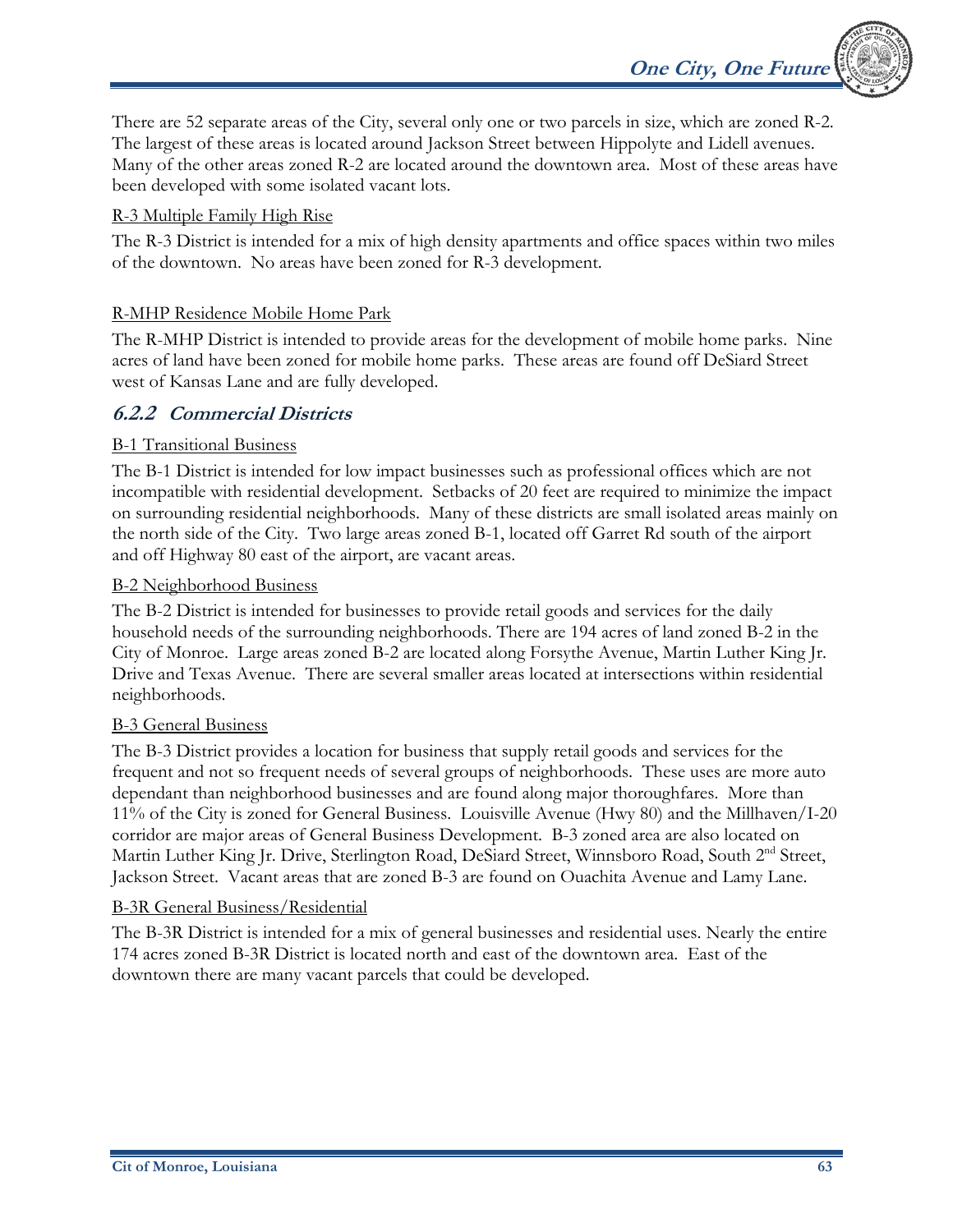

#### B-4 Heavy Commercial

In addition to general businesses, the B-4 District permits large wholesale business, warehouses and some industrial uses. Just less than 1% of the City is zoned for heavy commercial business. Two major areas zoned B-4 are located around North 6<sup>th</sup> Street and Breard Street and on DeSiard Street at Commerce Street.

#### B-5 Business Park

The B-5 District is intended for commercial uses on large lots with extensive landscaping. Areas zoned as B-5 comprise 2.7% of the City's area. The North 18<sup>th</sup> and North 19<sup>th</sup> Street corridor north of Louisville Avenue is the largest B-5 area and is mostly developed with commercial uses. The area west of the airport is mainly vacant. Other areas zoned B-5 are developed with community services uses. These areas include the medical complexes on Jackson Street Bienville Drive and Sterlington Road and the Medical/Government Complexes around Lea Joyner Memorial Expressway.

#### CBD-1 Central Business

The Central Business District is located between Washington Street and I-20 and between North 6<sup>th</sup> Street and the Ouachita River. The District occupies 77 acres of land. This District permits a variety of uses which serve visitors as well as City residents. A higher density of development is encouraged with restrictions to prevent greater congestion in the area. The District is largely developed with community service uses.

#### CBD-2 Metro Business

The Metro Business District located just north of the Central Business District is also intended to provide retail sales and services for transient visitors as well as residents of the surrounding metropolitan area. The District occupies 46 acres of land and is more commercially developed than the CBD-1 District.

#### **6.2.3 Industrial Districts**

#### I-1 Light Industrial

The I-1 district is designed to provide for a variety of manufacturing and wholesale business with limitations to protect nearby residential and business districts. Nearly 9% of the City's area is zoned Light Industrial. The airport industrial park area, which is half developed, makes up a significant portion of this area. Another large area zoned I-1, located south of Chennault Park, is used for agriculture. Other I-1 areas exist at several locations adjacent to railroad tracts.

#### I-2 Heavy Industrial

The I-2 District provides an area for industrial uses that are generally less compatible with other land uses due to nuisances or mass of the operation. Only 1.3% of Monroe is zoned for these uses. The area around the railroad yard on Jackson Street and an area that is separated from the City on Highway 165 are both zoned for these uses.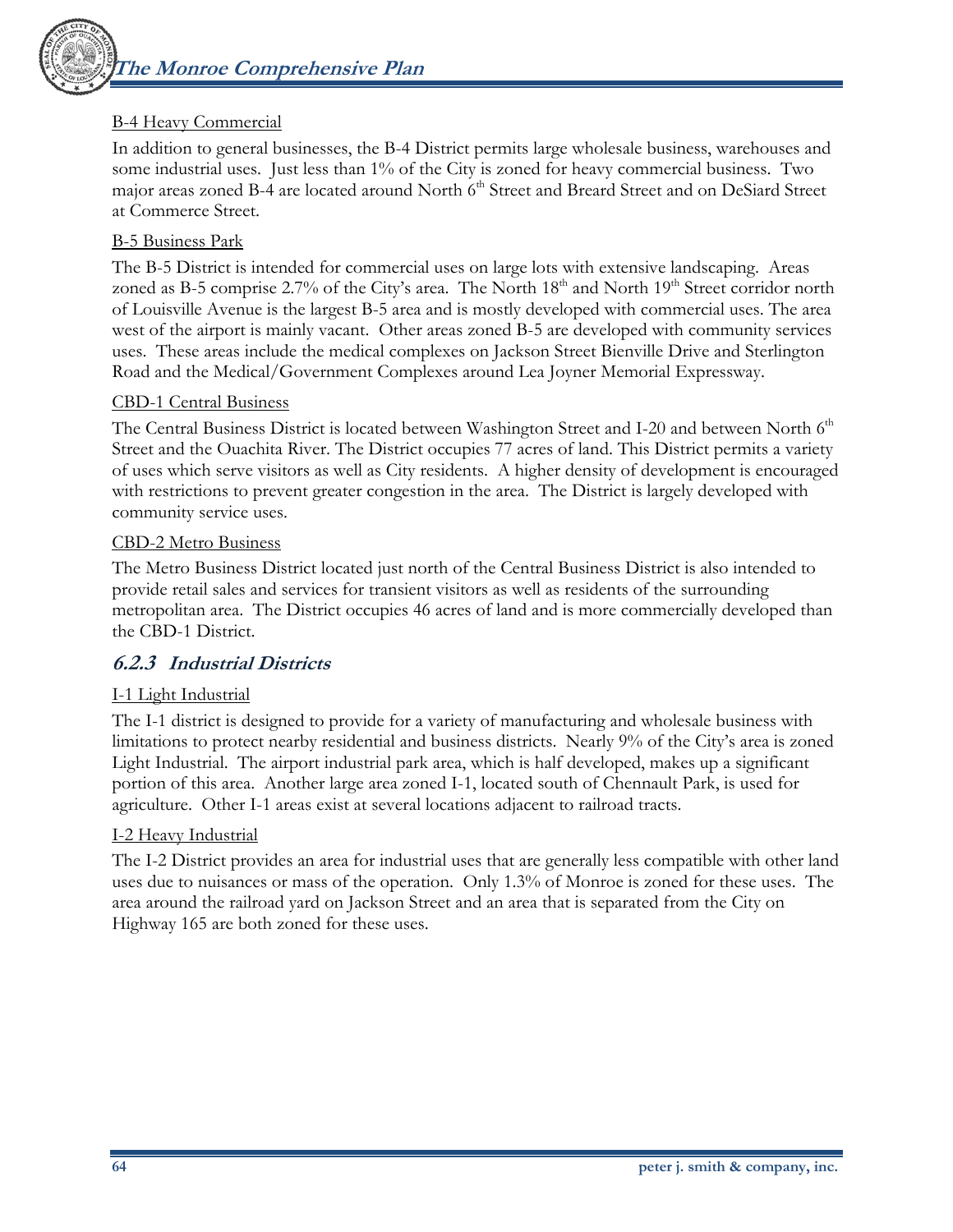

## **6.2.4 Other Districts**

## O-L Open Land

The O-L District is intended to protect existing parks and recreation areas. The District is also intended to preserve vacant land until such time that a development plan for the area is created and the zoning for that area is reclassified. The Open Land District covers 27.5% of the City. Most of this area is located on the eastern side of the City including the airport, Chennault Park and vacant land east of these facilities. Aside from the parks, other land zoned as Open Land include an area east of Gilbert Street, an area in the center of the City between rail lines, and on the peninsula at the end of Pargoud Street, which is susceptible to flooding.

#### C-1 Campus

The C-1 District is designed to create an atmosphere for educational facilities. The location of general uses within this district must conform to the master plan adopted in 1981. The University of Louisiana at Monroe campus and its adjoining facilities make up most of the 484 acres of this land area. There are two other areas which are zoned C-1. These areas are located around the E.A Conway Medical facility and on Texas Avenue.

#### Overview of Zoning

The Zoning ordinance for the City of Monroe establishes 19 separate Districts. The City has 7 different residential districts, although the R-3 High Rise District has not been used. The R-3 district allows commercial uses and is very similar to the B-3R District as a mixed use district. There are 8 commercial districts. The Central and Metro Business Districts are very similar in use and function. The City has two industrial districts and one special district and one other district. This is the Open Land District which is placed on undeveloped land until it can be rezoned to something else.

The Zoning Code establishes districts with different mixes of uses and bulk requirements. The code concentrates on uses and separation requirements instead of design controls and performance standards.

There is very little organization in the creation of zoning districts. As development occurs, land is rezoned into one of these districts through the rezoning process. The result of this process has created a patchwork of different zoning districts that follow no concrete pattern. There is a minimum area requirement for rezoning, but there are still individual zones of only one or two parcels. These could be the result of several circumstances and can be brought into compliance with the current zoning when appropriate.

## **6.3 Build Out Potential**

A build out analysis is intended to demonstrate what kinds of development patterns will evolve in the City. The build out analysis helps to generate the series of considerations that will go into development of a Future Land Use Plan. The Future Land Use Plan is used to direct changes to the City's Zoning Code based upon the Comprehensive Plan.

In the build out analysis, scenarios are analyzed for their potential development impact n the City. The first scenario looks at how many residential units and square feet of commercial, office and industrial space could develop under current zoning assuming no existing structures. This is an important step because it establishes the maximum amount of development on the land in the City.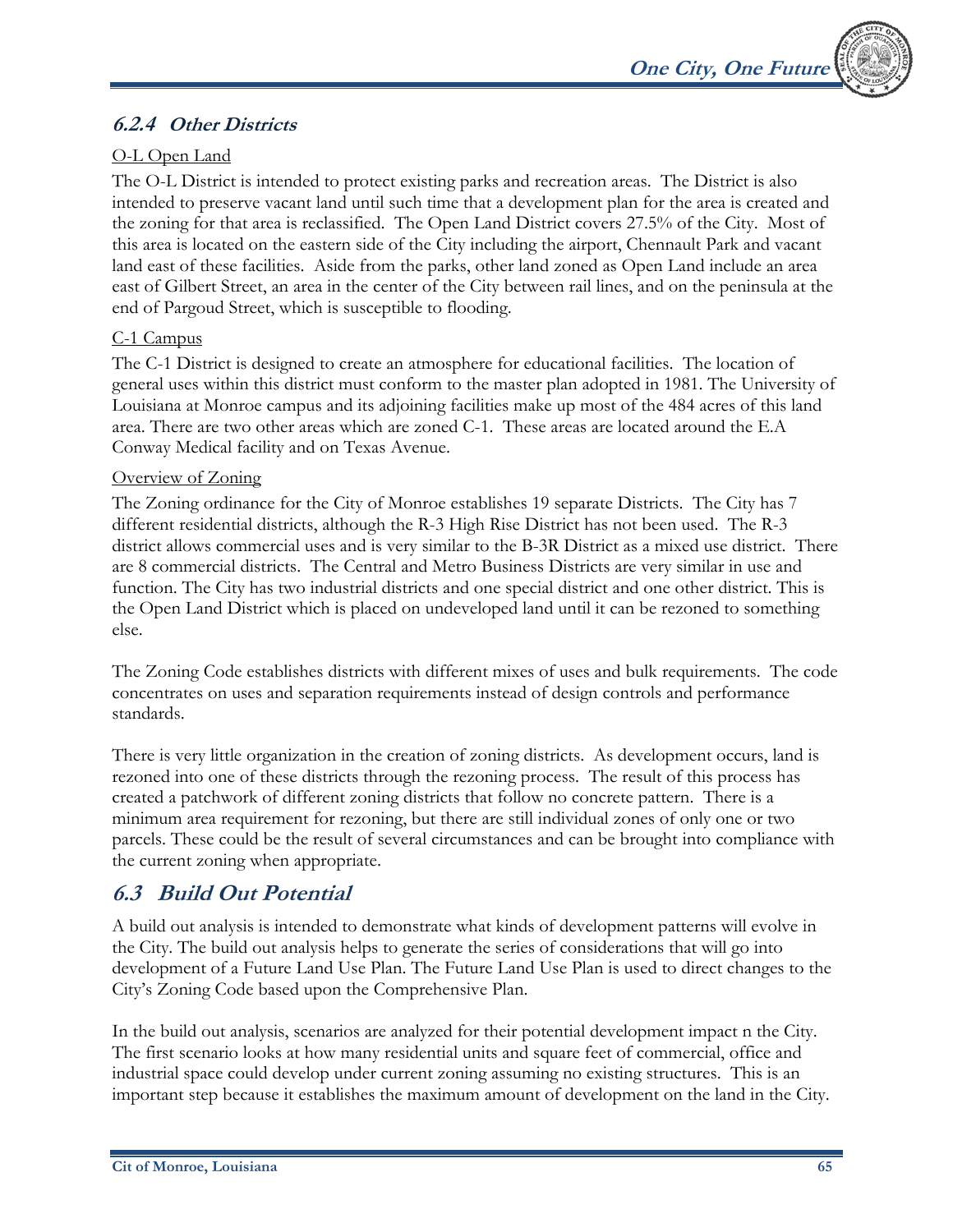

The second scenario is an analysis of how much additional development could take place under existing zoning with the current structures and development in place. For this analysis, the build out potential of undeveloped vacant land and agricultural land was calculated and certain assumptions were made to aggregate the amount of developed commercial area.

It is important to remember that build out scenarios show a completed picture of development in Monroe and illustrate an ultimate outcome for the City – one that may or may not ever be reached under normal circumstances. The function of the build outs is to inform a conversation about the preferred future of the City. The scenarios help focus discussion on the rate of growth over the planning horizon, which is 20 years and where that development should take place. Those discussions result in the Future Land Use Plan

### **Methodology**

The build-out analyses were completed using geographic information system (GIS) technology. GIS uses a system of layers to create a whole picture of the zoning, land uses and constraints. The qualities of each layer are called attributes.

The first step of the build out is to assemble a parcel layer with both existing land use and zoning attributes. The parcel layer was intersected with a constraints layer. The constraints layers contained wetlands and flood prone areas. Depending on the scenario, assumptions were made as to how a given land use would be developed in a build out. The areas of these parcels were then summarized by zone to obtain an overall area that will be built out in each scenario.

Certain land can be removed from the build out scenario. Community and public service properties were assumed to remain as their current use and were removed from the calculations. Flood plains are often removed from these calculations as well. In the case of Monroe, however, all of the City is in the 500-year flood plain and close to a third is in the 100-year plain. The City's floodplains have developed and so they were left in.

Calculations used for each zone are based on the maximum allowable density of development in each of the zone under current Monroe zoning, or, where these standards are not dictated by zoning, the calculations are based upon assumptions made from observations of local conditions.

A potential build out analysis was performed based on the current zoning. A build out analysis estimates the amount of development that could occur based on a set of assumptions. This analysis will only analyze the amount of new development that can occur on developable vacant and agricultural land. It is impossible to determine the amount of development that would occur as a result of redevelopment. The analysis was performed using a Geographical Information System (GIS). A land use layer was created as described in Section 3.1

A zoning layer was obtained from City of Monroe. The zoning layer was combined with the land use layer so that the resulting layer had attributes of both existing land use and existing zoning district. The GIS program calculated the areas of each polygon within this combined layer. The resulting database was then brought into an MS Excel spreadsheet. Here, the areas could be summarized by land use and zoning district. Only the vacant and agricultural land uses were summarized. Based on the zoning district, calculations were performed on the resulting areas to establish the possible number of residential units, commercial space, and industrial space that could be developed. The following explains the method for calculating the potential for each district.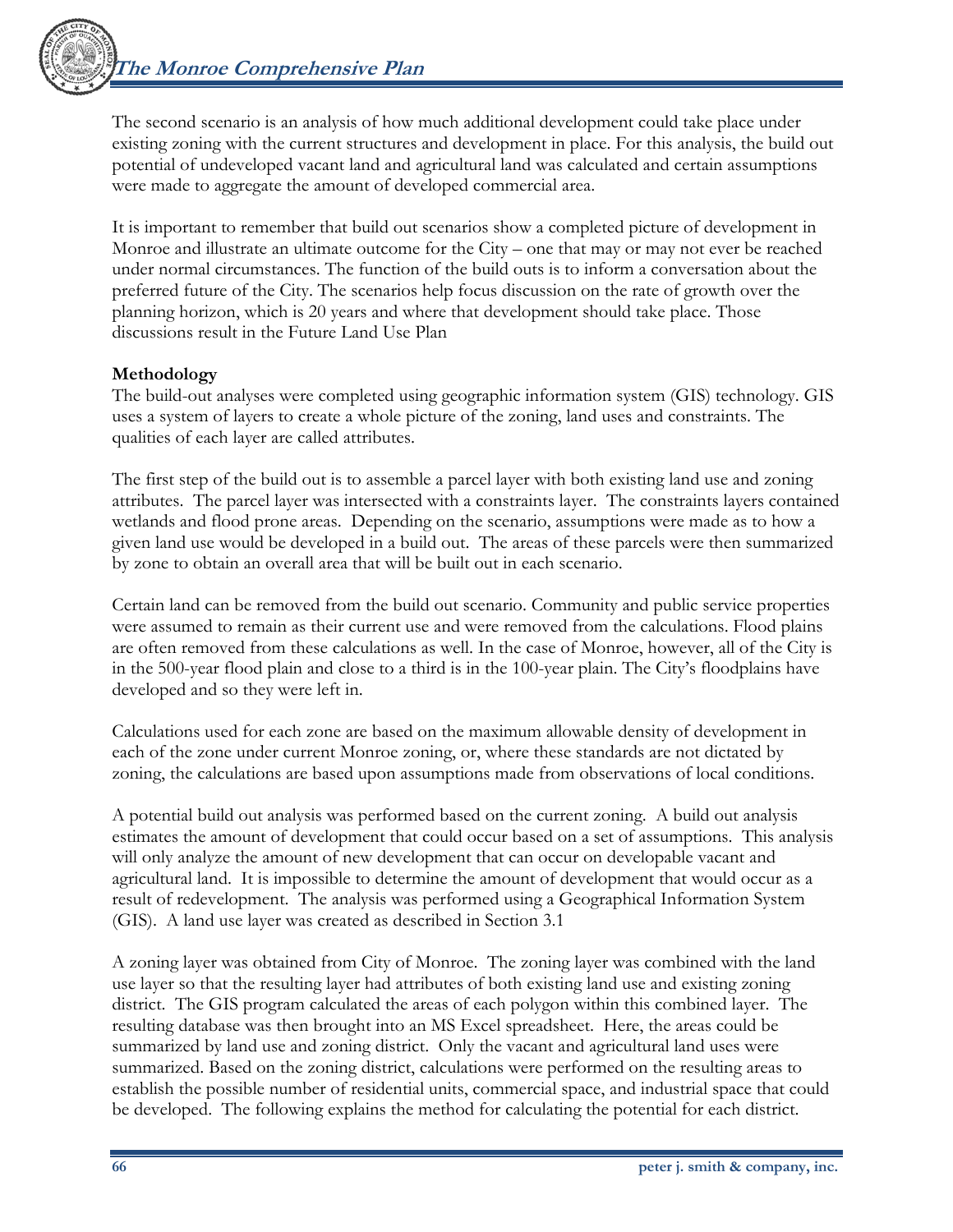Zoning districts that do not appear did not have vacant or agricultural land that could be developed or had no development potential of their own, for example the Open Land District.

#### Residential Districts

Each residential district has a minimum lot size per residential unit associated with it. With development of new residential development, roads need to be built and some open space provided. To compensate for this, 20% of the area was deducted for these facilities. To calculate the number of potential residential units 80% of the area was divided by the minimum lot size per unit for the district. The higher density districts used a sliding scale for land area based on the number of units. This analysis used a single lot size per unit based on the expected average number of units created under each type of development. The following calculations were used for residential districts:

- $R-1$  (80%) Area/7,200 = Residential Units
- R-1A (80%) Area/6,000 = Residential Units
- R-TH  $(80\%)$  Area/4,000 = Residential Units
- R-2  $(80\%)$  Area/2,200 = Residential Units

#### Commercial Districts

The commercial districts did not specify a floor area ratio or maximum building coverage. Maximum Building site is controlled by the setbacks and height restrictions. This analysis conservatively assumes that one third of a lot area will be used for a commercial building with one floor in the B-1 through B-4 Districts. The B-5 District assumes a 50% building coverage with two story development. For the CBD Districts, were development is denser, assumes an 80% building coverage with two story development. The following calculations were used on commercial districts.

- $B-1$  (33%) Area = Commercial Space
- B-2  $(33\%)$  Area = Commercial Space
- B-3  $(33\%)$  Area = Commercial Space
- $B-3R$  (33%) Area = Commercial Space
- B-4 (33%) Area = Commercial Space
- B-5 (50%) Area x  $2 =$  Commercial Space
- CBD-1 (80%) Area x  $2 =$  Commercial Space
- CBD-2 (80%) Area x  $2 =$  Commercial Space

#### Industrial Districts

The Zoning Code also does not set a floor area ratio or maximum building size for industrials uses. This analysis assumes that 50% of a lot will be used for an industrial building with one floor. The following calculations were used on industrial districts.

- I-1  $(50\%)$  Area = Industrial Space
- I-2  $(50\%)$  Area = Industrial Space

Based on these assumptions and calculations, the following table presents the potential new development that could occur in the City of Monroe.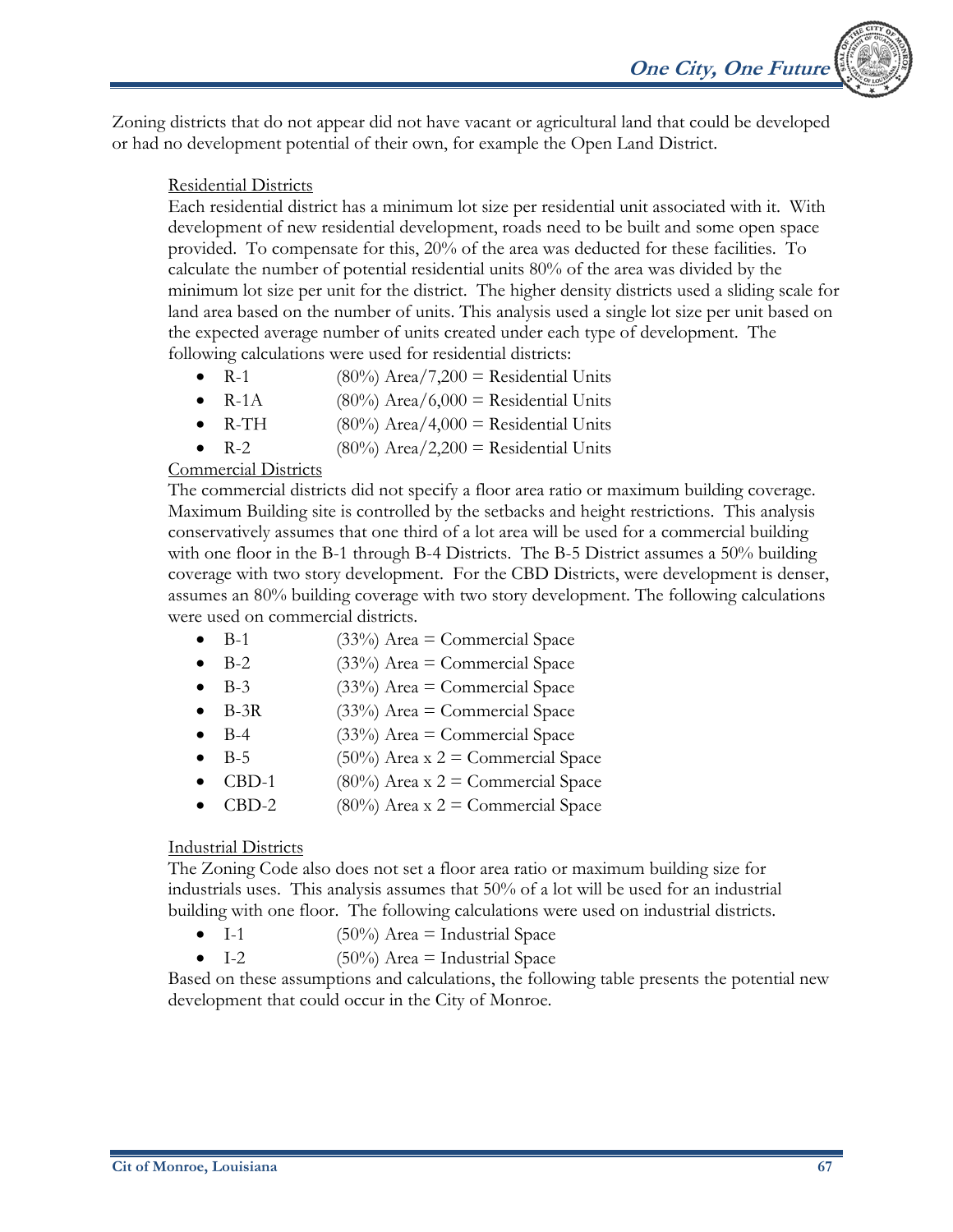| <b>Residential Districts</b> |                                |                             |  |
|------------------------------|--------------------------------|-----------------------------|--|
| <b>Zoning District</b>       | <b>Total Area</b><br>(Sq. ft.) | <b>Residential</b><br>Units |  |
| $R-1$                        | 27,821,175                     | 3,091                       |  |
| $R-1A$                       | 1,381,333                      | 184                         |  |
| $R-TH$                       | 3,246,401                      | 649                         |  |
| $R-2$                        | 8,761,342                      | 3,186                       |  |
|                              | <b>Total Residential Units</b> | 7,111                       |  |

#### **Table 6-3 Build out Potential**

| <b>Commercial Districts</b>     |                               |                             |  |
|---------------------------------|-------------------------------|-----------------------------|--|
| <b>Zoning District</b>          | <b>Total Area</b><br>(Sq.fr.) | Commercial<br>Area (Sq.ft.) |  |
| $B-1$                           | 15, 127, 131                  | 4,991,953                   |  |
| $B-2$                           | 2,320,901                     | 765,897                     |  |
| $B-3$                           | 20,834,695                    | 6,875,449                   |  |
| $B-3R$                          | 2,661,274                     | 878,221                     |  |
| $B-4$                           | 1,597,019                     | 527,016                     |  |
| $B-5$                           | 5,070,089                     | 5,070,089                   |  |
| $CBD-1$                         | 135,738                       | 217,180                     |  |
| $CBD-2$                         | 618,144                       | 989,031                     |  |
| Total Commercial Space (Sq.ft.) |                               | 20,314,837                  |  |

| <b>Industrial Districts</b> |                                 |                             |  |
|-----------------------------|---------------------------------|-----------------------------|--|
| <b>Zoning District</b>      | <b>Total Area</b><br>(Sq.fr.)   | Industrial<br>Area (Sq.ft.) |  |
| $I-1$                       | 28,074,292                      | 14,037,146                  |  |
| $I-2$                       | 128,794                         | 64,397                      |  |
|                             | Total Industrial Space (Sq.ft.) | 14, 101, 543                |  |

The two principal assumptions to this build out analysis are that there an unlimited demand to develop vacant parcels exists and that the zoning remains the same. If the vacant and agricultural parcels where built out to full capacity, another 7,111 residential units could be accommodated. The largest areas where residential development could occur are around Chauvin Lane, Cypress Point Drive, Bienville Drive, and Harvester Drive. Other residential development would mainly be infill. Based on the existing zoning, more than 20 million square feet of commercial space could be built. The largest areas for commercial development would be around Lamy Lane, Frontage Road, and off Highway 80 east of the airport. The airport industrial park, which is only half developed, would accommodate most of the 14 million square feet of industrial development possible under this analysis.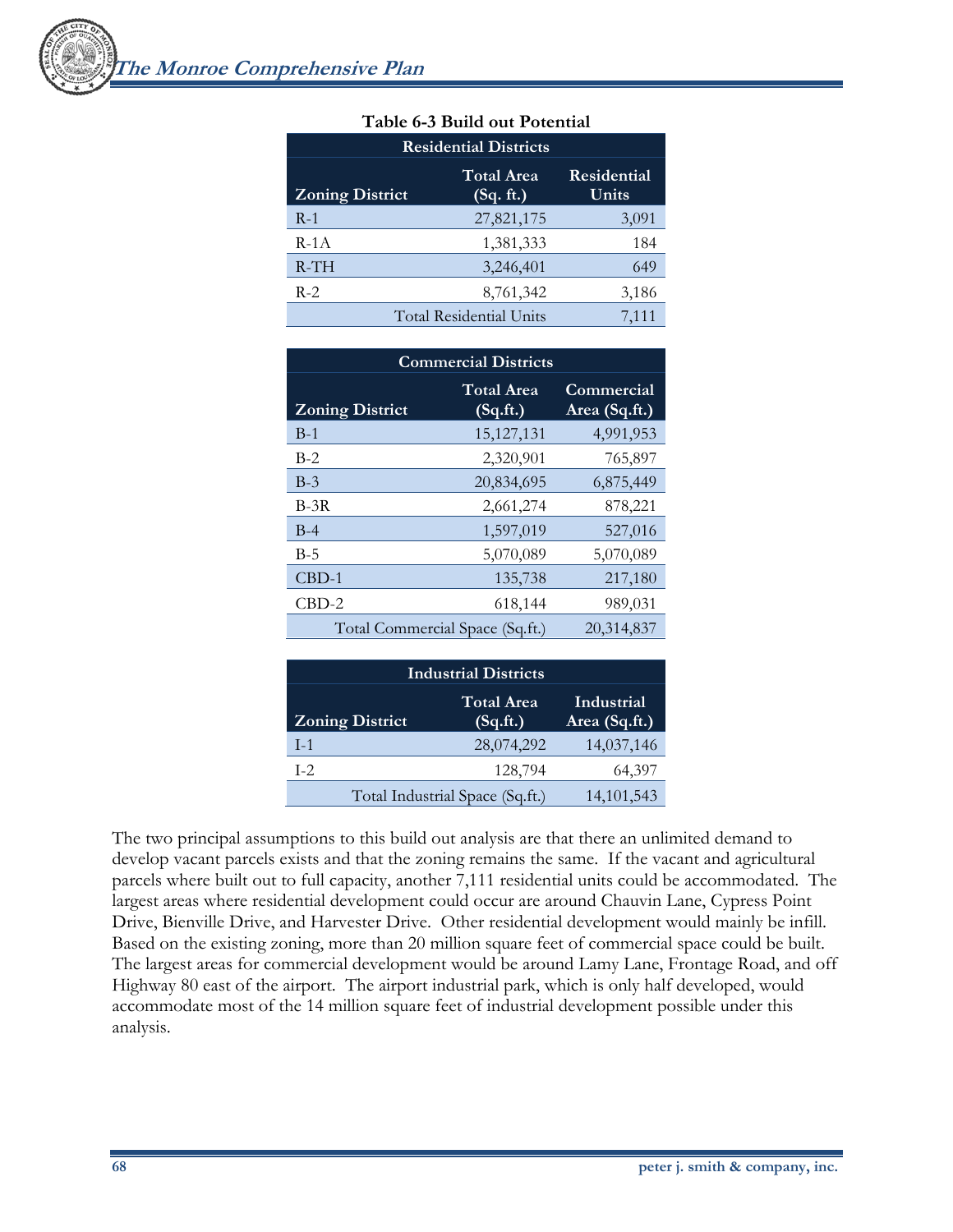

## **6.4 Future Land Use and Zoning Implementation**

The Future Land Use Plan for the City of Monroe serves as the blueprint for revision of the city's zoning code. The Future Land Use Plan reflects the zoning. It is also recommended that the city implement design standards as a mechanism for preserving and enhancing the character and quality of life of the city and its neighborhoods.

The Future Land Use plan is based on a thorough review of the existing zoning as well as a comprehensive understanding of the city's built environment and organization. Through an understanding of the community's character – described in Chapter  $4 - a$  basis for the continued orderly development of the city was created. This section describes the process and product of the Future Land Use Plan and provides guidelines for the revision of the Zoning Code to be consistent with the Future Land Plan.

## **6.4.1 Future Land Use Plan**

Better organization and integration of certain uses to better serve residents is the general goal of a Future Land Use Plan. During the inventory phase of the Comprehensive Plan project, every street in the City was visited. This resulted in a clear understanding of the advantages and disadvantages inherent in the existing land uses and the zoning as it has been applied in the City. The Future Land Use Plan provides a strategy the City can use to proactively address the future organization of land uses to enhance the quality of life for residents and protect the character of the community.

The Future Land Use Plan shows how the overall goals of the Comprehensive Plan can be accomplished. The Future Land Use Plan clearly identifies opportunities for a range of commercial uses, better organizing them within the City and consolidating them to create commercial corridors, neighborhood commercial centers and mixed use areas. The mixed use areas are centered on the downtown and reach out to the south, north and east to create a dense, urban, vibrant center city. The Future Land Use Plan also contributes to potential economic opportunities by clearly identifying new and consolidating and enlarging current industrial areas. By providing areas for residential growth, the Future Land Use Plan contributes to future community vitality through the development of new neighborhoods and additional population.

The table below summarizes the additional residential units and square feet of commercial and industrial area that could be added in the City. The build out addresses the agricultural, vacant and underutilized areas of the City.

| <b>Future Land Use</b>  | Area         | Acres | Residential<br><b>Units</b> | Commercial<br>Space (Sq.ft.) | Industrial<br>Space (Sq.ft.) |
|-------------------------|--------------|-------|-----------------------------|------------------------------|------------------------------|
| Residential             | 92, 102, 142 | 2,114 | 6,766                       |                              |                              |
| <b>High Density Res</b> | 10,008,587   | 230   | 2,757                       |                              |                              |
| Neighborhood Commercial | 2,855,571    | 66    | 229                         | 471,169                      |                              |
| Highway Commercial      | 25,892,583   | 594   |                             | 8,544,552                    |                              |
| Urban Mixed Use         | 16,504,492   | 379   | 3,789                       | 13,203,594                   |                              |
| Industrial              | 53,641,477   | 1,231 |                             |                              | 26,820,739                   |

#### **Table 6-4 Future Land Use Plan Build Out**

Source: peter j. smith & company, inc.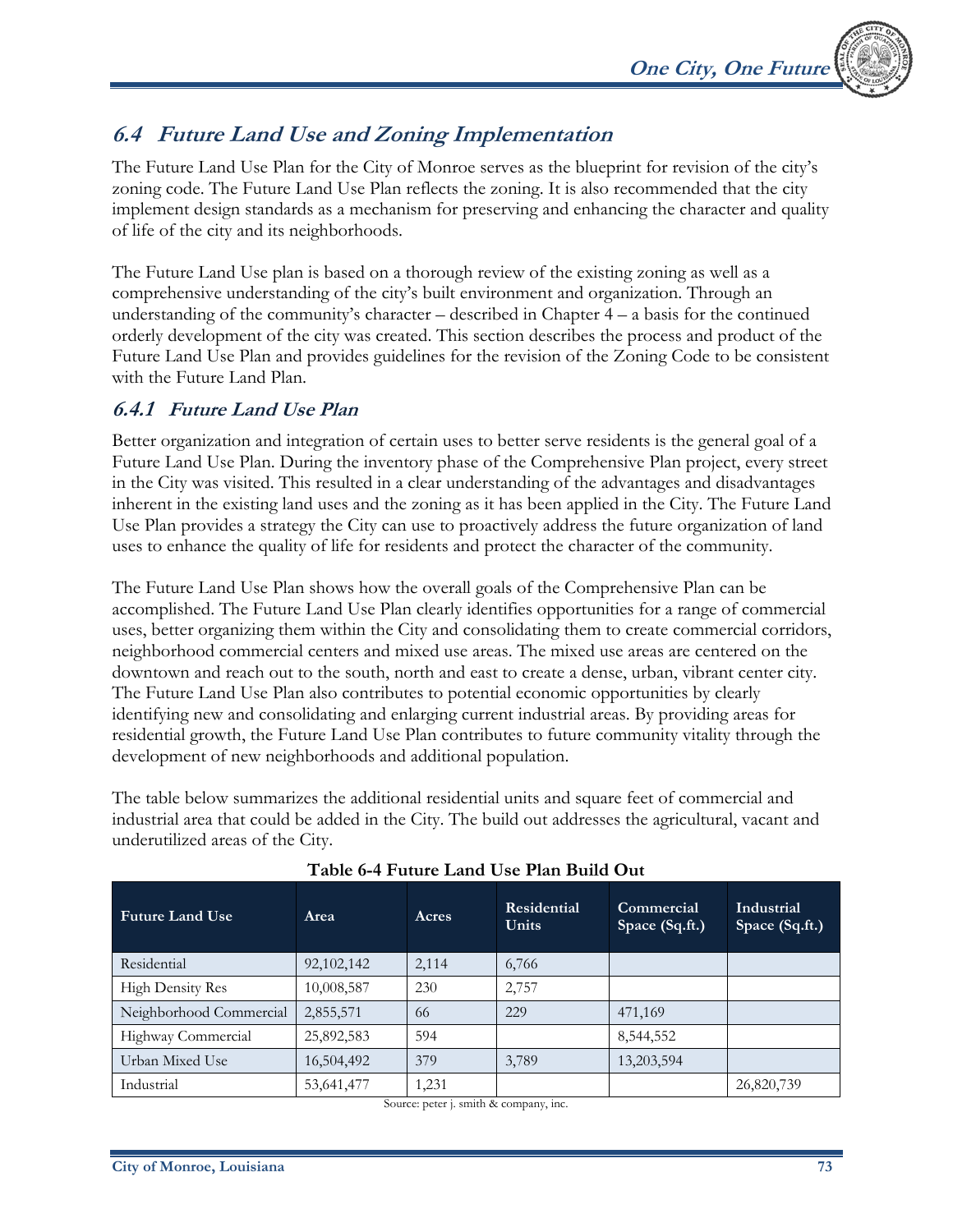The assumptions used in this build out are:

- Low density residential: 4 units per acre
- High density residential: 15 units per acre
- Neighborhood mixed-use commercial: half the acreage at 20 units per acre and one-third of the other half commercial space (assumes 33 percent lot coverage)
- Highway commercial mixed-use: the entire area at 33 percent lot coverage commercial use
- Urban mixed use: one half of the area at 2- units per acre residential and the other half at 80 percent lot coverage
- Industrial use: Entire area at 50 percent lot coverage

### **6.4.1.1 Residential Uses**

**Low density residential** use is the basis of the city, offering residences in densities of between four and seven units per acre. These areas include the currently developed city and a new residential area east of the airport. **High-density residential** areas are located east of the university and east of downtown and are in densities of 15 to 20 units per acre. A new **urban mixed-use** area accommodates residential uses and commercial uses and would include residential densities at 20 units per acre. **Neighborhood commercial mixed-use** also includes residential and commercial uses but at a lower intensity of seven units per acre. If the vacant, under-utilized and agricultural areas of the city were built out at these residential uses and densities, there is the potential for 13,542 additional residential units in the city.

### **6.4.1.2 Commercial Uses**

The Future Land Use Plan includes **neighborhood commercial mixed-use and urban mixed use.** Both of these areas are planned to be commercial and residential, lending to a vibrant urban street life and vitality. A more intense **highway commercial mixed-use,** for highway and office/commercial and retail uses has been located along the I-20 spine and Martin Luther King Jr. Drive to Sterlington Road and north to the edge of the City. If the vacant, agricultural and underutilized areas of the City were built out in these uses, more than 22,000,000 square feet of additional commercial space could be added in the City.

#### **6.4.1.3 Industrial Uses**

In addition to the airport area, which is shown in the Future Land Use Plan as a larger and more contiguous industrial area, an area at the south end of the City has been added. Together, if the vacant, agricultural and underutilized areas of the City were built out these areas could result in an additional 27,000,000 square feet in added industrial space in the City.

## **6.4.2 Zoning Overview & Review**

The existing zoning ordinance was originally adopted in 1960 and amended continuously since. It should be entirely updated to facilitate redevelopment and improve the character and quality of development. The purpose of zoning is fundamentally to preserve the "health, safety and general welfare of the community". However, zoning should be viewed as a tool to locate and organize the land use in a community, to design the form of the community and to enhance its function.

The new zoning should be more flexible and include mixed uses. The new code should also incorporate design standards. Unlike zoning, design standards control the impacts of uses; zoning controls the uses themselves. By using design standards, a greater mix of uses is allowed, improving the function and form of the community as well as its economic vitality.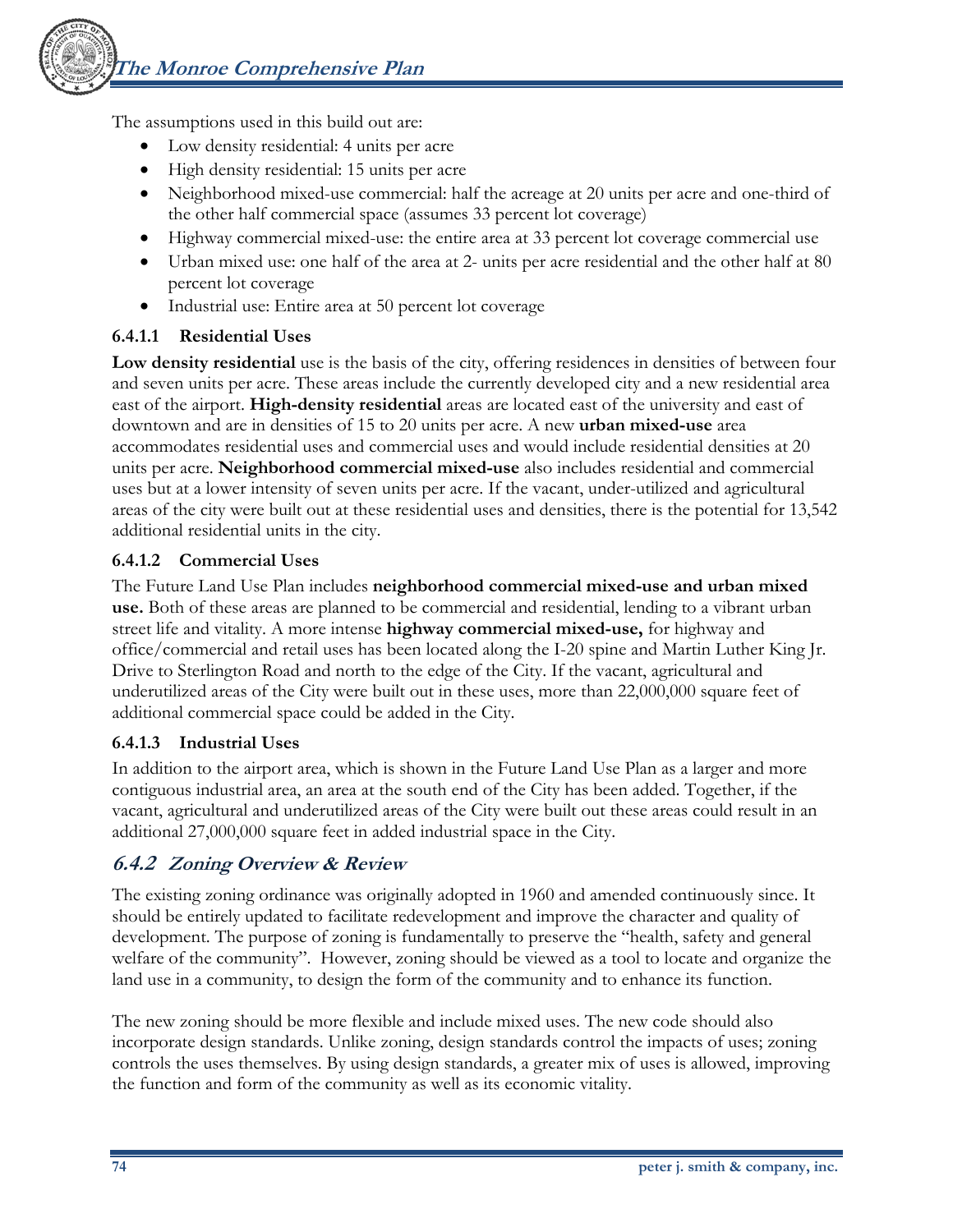

#### **6.4.2.1 Purpose of the Code**

Therefore, the purpose of the zoning ordinance is to create the tools to preserve, enhance, and implement quality community character. The modern zoning ordinance should:

- Be easier to understand
- Be easier to use
- Encourage good development
- Expedite good development
- React to the economy
- Revitalize downtown
- Enhance community identity

The following outlines areas to be improved in the City of Monroe, Zoning Ordinance: Districts, Design, Additional Regulations, Format and Approvals.

#### **6.4.2.2 Districts**

The number of districts should be minimized to allow mixed uses and mitigate land use conflicts through design and performance standards.

The current zoning ordinance has 19 districts. The proposed zoning ordinance could have as few as six districts.

Existing Districts:

Residence Districts: R-1, R-1A, R-TH, R-MD, R-2, R-3, R-MHP Business Districts: B-1, B-2, B-3, B-3R, B-4, B-5, CBD-1, CBD-2 Industrial: I-1, I-2, O-L, C-1

Proposed Districts:

Residential (R-1, R-1A) Higher Density Residential (R-TH, R-MD, R-2, R-3) Commercial (B-1, B-3, B-4, B-5) Business (B-2, CBD-1, CBD-2) Industrial (I-1, I-2) Institutional (O-L, C-1)

#### **6.4.2.3 Design**

Design-based zoning incorporates design standards in the regulations to implement a greater degree of control over the built form, the site and the community context. Design standards should be inherent in all aspects of the code including districts, specific uses and additional regulations.

The current zoning ordinance has few design standards. Article V outlines minimal design standards for building spacing and orientation, planned unit developments and mobile home parks. Design standards should be comprehensive, easy to understand and used to replace districts minimizing segregation of land use and allowing mixed use development. Standards should be encoded and include:

• Block: length, width, access, parking, orientation, segmentation, coverage, context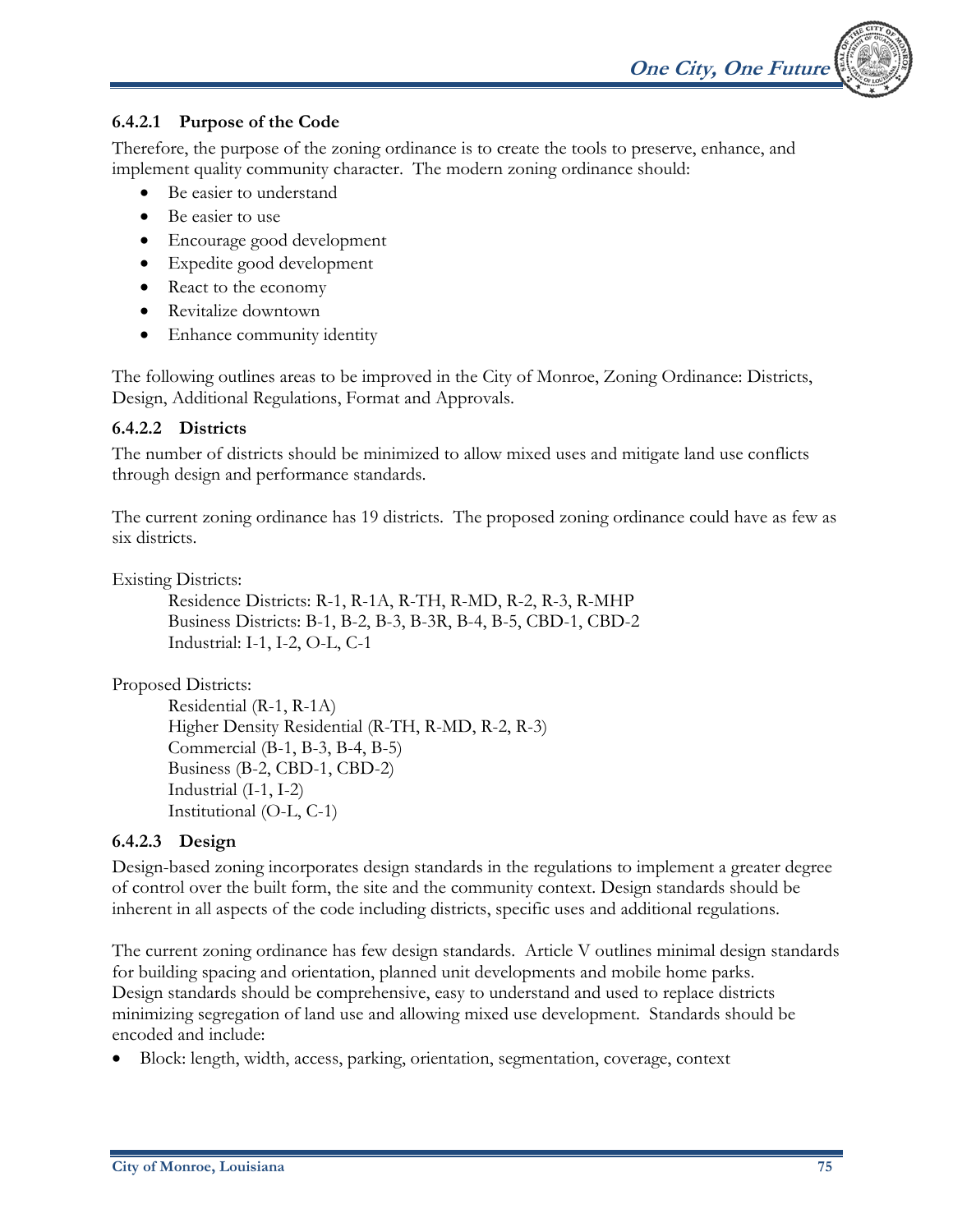**The Monroe Comprehensive Plan** 

- - Building: height, setback, proportions, composition, roofline, appurtenances, orientation, color, context, materials, entrances, illumination, transparency, signage, lighting, address number, signage.
	- Site: adjacency, coverage, connection, screen, buffer, landscape, shading, signage, vehicle entrances, pedestrian linkages
	- Street: hierarchy, dimension, material, lighting, bike lanes, furniture, cross walks, bump outs, plants
	- Pedestrian Ways: walkways, sidewalks, bike ways, trails, promenades, patios, plazas
	- Parks/Open Spaces: hierarchy, program, furniture, size, access, orientation, location

Additional design standards would be included in Regulations for Specific Uses and Regulations Applying to all Districts.

## **6.4.2.4 Additional Regulations**

The current zoning ordinance has Supplementary Regulations regarding: inundation, natural production, illumination, prior restricted land, mobile buildings, bed and breakfasts, supplementary height and area regulations, supplementary yard regulations (accessory structures, fences, walls, hedges, buffer protection, screen planting and protection standards)

The proposed zoning ordinance should include Additional regulations for Specific Uses including but not limited to: Accessory Uses, Animal Related, Car Wash, Communications Structures, Drive - Thru, Home Occupations, Mini-Storage Warehouse, Motor Vehicle Rental/Repair/Sales/Service, Places of Worship, Residential Care, Temporary Uses, Sexually Orientated Business, Truck Terminals, Riverfront and Waterfront Uses, Mobile Home Parks etc.

Regulations Applying to all Districts including but not limited to: Air Conditioning, Air Quality, Dumpsters and Refuse Storage, Fences/Walls, Landscape, Buffers/Screening, Tree Removal, Excavations/Site Grading and Filling, Hazardous Materials, lighting, Off-Street parking, Off Street Stacking, Outdoor Storage, Outdoor Displays, Sign Regulations, etc.

## **6.4.2.5 Format**

Zoning should implement the goals, objectives and policies desired by the community and defined in the Comprehensive Plan. The zoning regulations are one of the most significant laws that a community will create because they direct the future: form, character and experience of the community. The law should be community-based, clear, concise and easy to use, incorporating graphics, flow charts, matrices and a "how to" approach.

The following is an outline of the proposed zoning format to facilitate the use and understanding of the zoning ordinance.

- 1. Quick Reference Guide
- 2. Table of Contents
- 3. General Information
	- a. Purpose
	- b. Document Usage
- 4. Zoning Map
- 5. Road Hierarchy Map (potential in mixed use districts)
- 6. Zoning Designations and Purpose
- 7. Land Use Matrix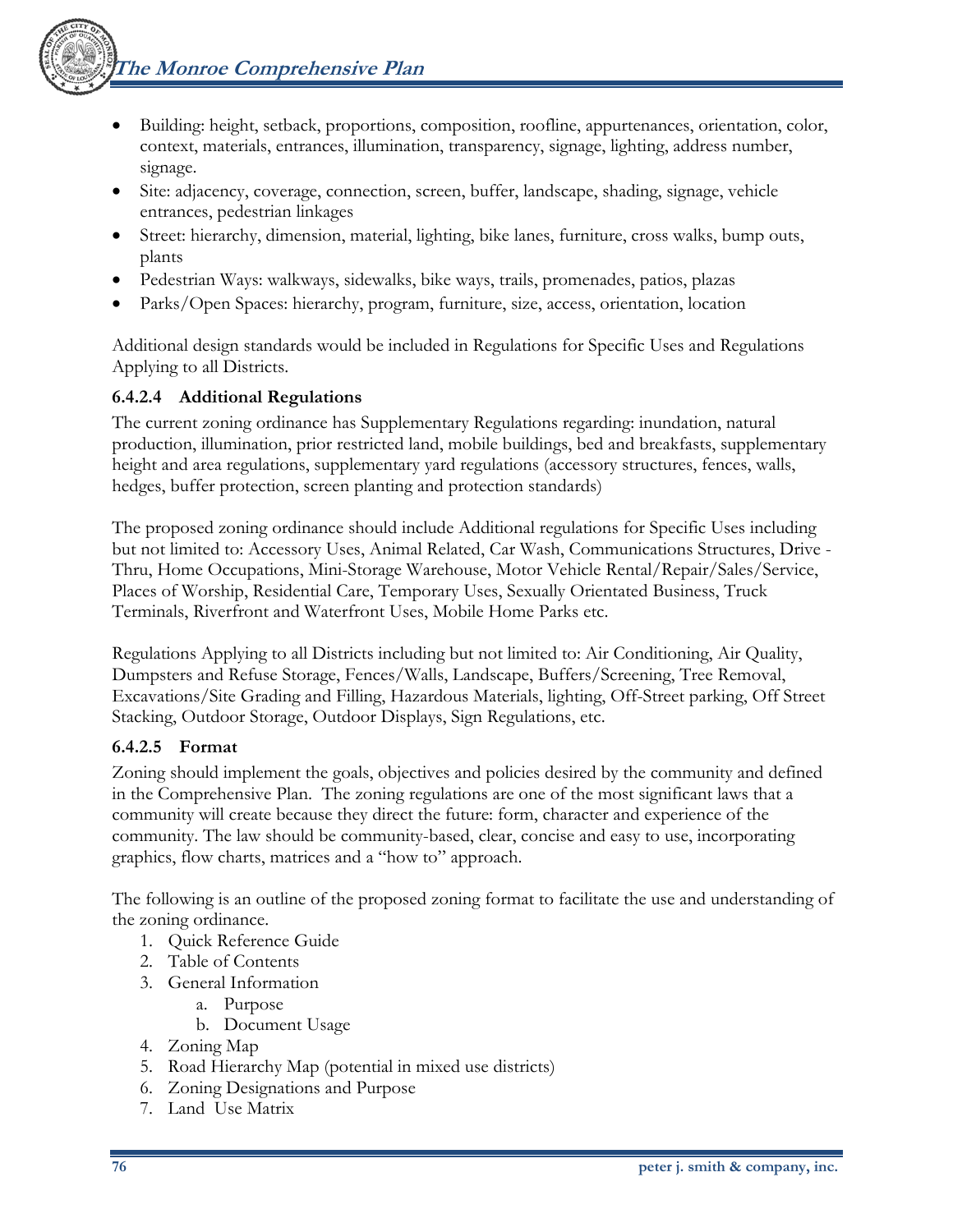

- 8. Prohibited Use Matrix
- 9. Accessory Use Matrix
- 10. Dimensional Requirements Matrix
- 11. Residential Districts and Design Standards
- 12. Mixed Use Districts and Design Standards
- 13. Special Purpose Districts and Design Standards
- 14. Additional Regulations for Specific Uses and Design Standards
- 15. Regulations Applying to All Districts and Design Standards
- 16. Incentives
- 17. Procedures
	- a. Staff Approval
	- b. Zoning Reclassification
	- c. Conditional Use Permits
	- d. Site Plan Approval
	- e. Subdivision Plan Approval
- 18. Non-conformities
- 19. Administration and Enforcement
- 20. General Provisions
- 21. Word Usage and Definitions
- 22. Appendix

#### **6.4.2.6 Approvals**

The approach is to facilitate the approvals process by developing an equitable and comprehensive zoning and design standards document. The benefit of design based zoning is that residents, developers, staff and elected officials can easily use the regulations to create a more attractive and enhanced community experience. The approvals process should use a concise checklist based on specific design standards that incorporates variations as defined in the ordinance.

The approvals process should be threefold:

1. Staff Approval

The completed checklist of design standards is submitted to staff and certified by a staff design professional. The project is pre-approved if it meets the standards with minor variations.

2. Minor Site Plan Approval

If the variations exceed the prescribed "minor variation but the majority of standards have been complied with the project may be approved within a short duration. Approval could be by staff or planning body.

3. Site Plan Approval

If a project does not employ prescribed design standards it is reviewed by staff which makes a recommendation and submits to the planning body. The design standards are used as guidelines to evaluate the project.

#### **6.4.2.7 Conclusion**

The proposed Zoning Ordinance should be easy to understand and use by elected and appointed officials, residents, municipal staff and the development community. To be more effective the Ordinance needs to be reformatted, the approvals process needs to be streamlined, design standards need to be encoded for all districts, the number of districts should be reduced and a comprehensive approach to the development of additional regulations and applicable design standards needs to be introduced.